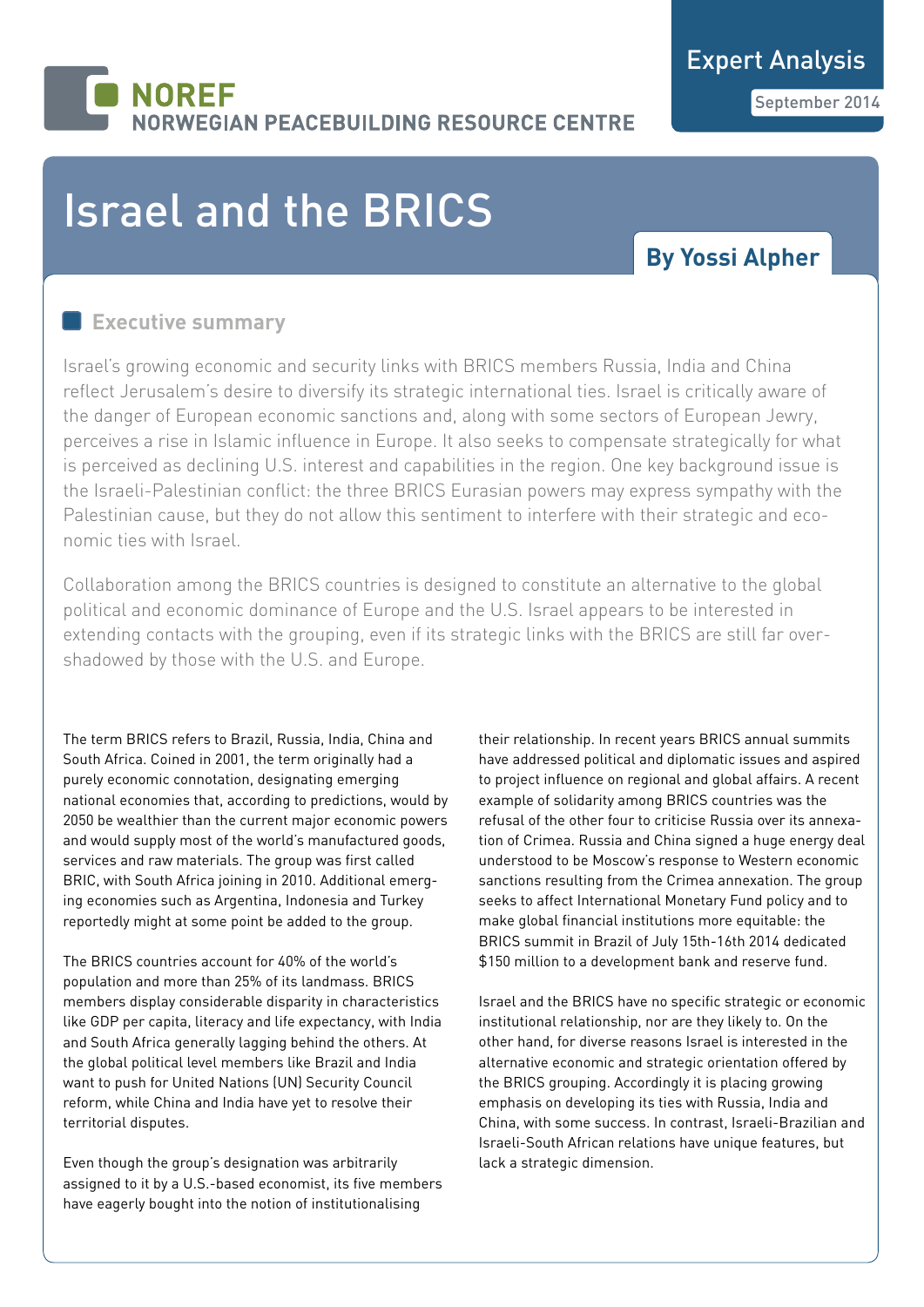With regard to the Palestinian issue upon which Israel is frequently judged at the international institutional level, BRICS members are in many ways an extension of the Non-Aligned Movement that flourished in the 1950s, 1960s and 1970s, meaning that they tend to join votes condemning Israel with regard to the Palestinian cause. This was evident, for example, when in 2011 the Palestine Liberation Organisation asked for UN recognition of Palestine as a state. Brazil, India and South Africa as non-permanent members of the Security Council joined permanent members Russia and China in voting for this proposal.

Yet the BRICS as an institution has yet to engage in direct international diplomacy, and with the exception of South Africa and recently Brazil, BRICS countries do not allow the Palestinian issue to interfere in bilateral strategic and other ties with Israel. The recent BRICS summit in Brazil formulated carefully worded positions on the Middle East that avoided direct criticism of the Assad regime in Syria, endorsed an Israeli-Palestinian two-state solution, criticised Israel's settlement expansion without mentioning the Israel-Hamas conflict that was raging at the time, and completely failed to mention the Islamic State-Iraq crisis.

#### Israel and the "RIC" countries

This brings us to the far more expansive issue of Israel's relations with the Eurasian core of the BRICS: Russia, India and China. Here the government of Israeli prime minister Binyamin Netanyahu has quite clearly set itself the objective of radically expanding strategic and economic relations. While each of these three countries presents unique strategic circumstances, three critical common denominators lie behind this drive.

The first is Israel's perceived need to balance anticipated economic sanctions by Europe over the Palestinian issue by developing alternative economic relationships. A corollary is Israeli concern over the rise of indigenous Islamic influence in Western Europe and a spike in European anti-Semitism. As former Likud minister of defence and foreign affairs and ambassador in Washington Moshe Arens put it in May 2014, "Slowly but surely, Israel is pivoting toward the east ... away from Europe and the sad European legacy". One example of this dynamic is the reported decision by the Israel Ministry of the Economy to close Israeli trade missions in Sweden and Finland and open them in China, India and Brazil.

A second common concern is the need to balance a perceived decline in U.S. strategic involvement and even capabilities in the Middle East – the latter illustrated, in Israeli eyes, by U.S. failures in managing the Israeli-Palestinian peace process and subsequent Gaza-related ceasefire attempts in 2014. This state of affairs has generated a requirement to expand Israel's strategic relationships beyond the Washington-Jerusalem axis. A third concern derives from the second: while anticipated U.S. energy independence reduces Washington's interest in the

Middle East, China and India are becoming ever more dependent on energy supply from countries like Iran and Saudi Arabia. Israel feels a growing need to counter this trend by developing strategic relations with Beijing and New Delhi.

In late May 2014 Prime Minister Netanyahu was interviewed by Bloomberg's Jeffrey Goldberg, a particularly strategyminded observer. Goldberg asked: "You just got off the phone with the newly elected prime minister of India. You're increasingly isolated in parts of Europe. Are you looking east in ways that Israel hasn't before?" In response, Netanyahu noted that "Israel is rapidly developing relations in Asia. ... These countries ... are not being held back by the continuing conflict."

#### *Russia*

Israel hosts the largest Russian-speaking community outside the former Soviet Union – over a million immigrants who have integrated successfully into the country and who maintain close ties with their former homeland. Soviet-born politicians are rapidly climbing the Israeli political ladder, led by Foreign Minister Avigdor Lieberman, who has openly advocated expanding ties with Russia as a means of balancing Israel's dependency on the U.S.

Russia is also attractive to Israel because both have a serious problem with Islamic extremism and terrorist attacks, laying the basis for intelligence and defence sales cooperation. Russia is also deeply involved in Syria, on Israel's northern border, and in light of Egyptian-U.S. tensions is again selling arms to Egypt on Israel's southern border. Not all this Middle East involvement is to Israel's liking: in particular, Russia's support for the Assad regime in Syria and the Islamic Republic of Iran runs counter to Israeli interests. Yet official Israeli protests, if any, are muted.

Moreover, Israeli Middle East experts increasingly point to recent U.S. failures at state-building in Iraq and peacemaking in Israel-Palestine. Some note that Moscow's understanding of the region appears more perceptive than that of Washington, which is in any case withdrawing from the Middle East region and proving reluctant to entertain any additional military involvement there.

Against this backdrop of concern over the U.S. performance in the Middle East, Israeli diplomacy appears to have identified a need to address Russian actions and motives more positively than in the past. Israel's refusal to condemn Russia's occupation of Crimea in a crucial UN vote in late May 2014 is a prominent case in point. Also in May, during a Knesset Foreign and Security Affairs Committee discussion (regarding a rejected request from Moscow to allow one of its missile boats to anchor at Haifa), Lieberman dissented, noting characteristically, "Even though our greatest ally is the U.S., Israel must look after its interests". One of those interests, incidentally, is a new "hotline" linking Moscow and Jerusalem. Another, as with India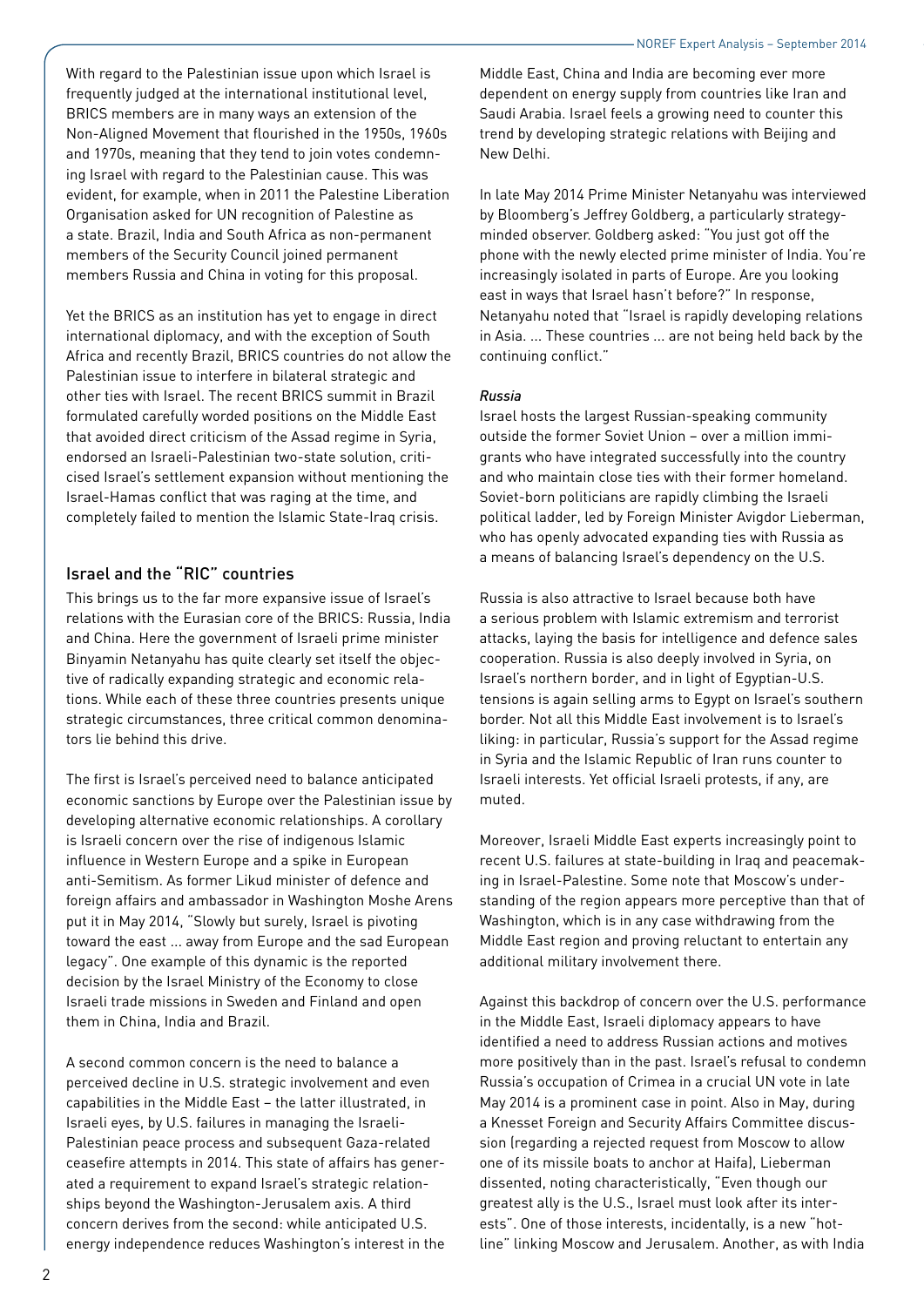and China, is far-reaching academic exchanges and cooperation.

At the economic level Israel's recent Mediterranean gas discoveries open up the possibility of collaboration with Russian energy companies that are well established in Cyprus, Israel's energy partner. And Russian-speaking Israelis are setting up joint high-tech and other ventures in Russia.

#### *India*

Despite its ongoing conflict with Muslim Pakistan, India was very much in the Non-Aligned anti-Israel camp until the collapse of the Soviet Union and the 1991 Madrid Conference, both of which generated a major thaw in Israel's relations with both India and China. Today, India and Israel cooperate closely regarding intelligence related to militant Islam, and Israel is India's second-largest arms supplier. Israeli foreign policy circles anticipate that recently elected Hindu nationalist prime minister Narendra Modi of the Bharatiya Janat Party, with his anti-Islamic ideological history, will tighten relations yet further.

#### *China*

Netanyahu travelled to China in May of this year, primarily to seek additional Chinese investment in Israeli high-tech R&D, industry, infrastructure and academia. This effort has become highly controversial in Israel, where some strategic observers fear that China's economic reach could eventually involve its control over vital sources of raw materials, global transportation and infrastructure links, and knowledge-based industry. Chinese economic dominance in the Middle East in the decades ahead could possibly prove detrimental to Israel's strategic interests.

Israel and China also have security links involving their defence industries, while Israeli security experts are reportedly advising China in Xinjiang regarding the suppression of Islamic-linked Uighur dissidents. So critical is the Chinese commercial link for Netanyahu, a champion of the struggle to combat terrorist financing, that he has cancelled Israeli involvement in a prominent legal action in the U.S. against a Chinese bank for allegedly laundering money for Hamas.

#### *Brazil and South Africa*

The recent football World Cup competition and approaching Olympics are only two of many indications that Brazil sees itself as a major emerging global power. The country's interest in the Middle East reflects this self-image, much as Brazil's demographics fuel it: its population comprises some eight million citizens of Syrian, Lebanese and Palestinian extraction, and over 110,000 Jews.

Brazil and Israel have developing economic and security relations, including Israeli arms sales. Parallel to this friendship, Brazil generally seeks proactive and evenhanded involvement in the Israeli-Palestinian dispute, again reflecting its aspiration to a higher international

profile as an emerging power. Thus Brazil maintains a large Palestinian aid delegation in Ramallah, where it coordinates projects with BRICS partners India and South Africa. It has also suggested that it be added to the Quartet – i.e. the UN, U.S., Russia and the European Union (EU) – an institution that emerged at the instigation of the George W. Bush administration and was briefly a major player in Middle East peace efforts. In July 2014 Brazil was one of several Latin American countries that recalled its ambassador to Israel for consultations regarding the war between Israel and Gaza in protest over the heavy civilian casualties registered in the Gaza Strip.

Perhaps more than any other African country south of the Sahara, South Africa spearheads campaigns that identify Israel's Palestinian policies as apartheid. It hosted the Durban Conference against Racism in 2001 that effectively launched the boycott, disinvestment and sanctions campaign, and it has raised the issue at BRICS summits.

Indeed, Israel's relations with South Africa still bear the scars of the apartheid period, when the two countries collaborated on weapons development. At the time Israel's rationale was that it needed Pretoria's investment in R&D projects vital for Israeli security. South African resentment is clearly a major factor in the two countries' lack of strategic collaboration. As with Brazil, economic ties are relatively minor due at least in part to geographic factors. Nor is either country's Jewish community sufficiently large or endangered to warrant closer attention on Israel's part along the pattern of, say, its concerns over Russia's Jews.

Interestingly, despite or alongside this low profile of Israeli-South African relations, Israeli foreign minister Avigdor Lieberman has spearheaded an upgrading of Israel's relations with a host of African countries in the Sahel and further south. He recently returned from a ten-day "strategic" tour of Rwanda, Ivory Coast, Ghana, Ethiopia and Kenya, and Israel is seeking observer status in the African Union. Lieberman appears to believe, in the spirit of Israel's periphery doctrine of the 1960s and 1970s, that ties with countries bordering on the Arab world or on hostile Muslim countries will benefit Israel.

#### Conclusion: benefits and limitations of strategic links with the BRICS

There appear to be two primary strategic reasons for Israel's developing links with Russia, India and China. One is a drive to give Israel a more balanced set of major international relationships in anticipation of possible European sanctions and U.S. military and economic withdrawal from the Middle East region. The three "RIC" countries may express ritual criticism of Israel's stance toward the Palestinians, but they do not seek major involvement in the issue and do not threaten to punish Israel economically. This in turn conceivably contributes to the current Israeli government's readiness to rebuff U.S. peace proposals and EU sanctions and to continue to build